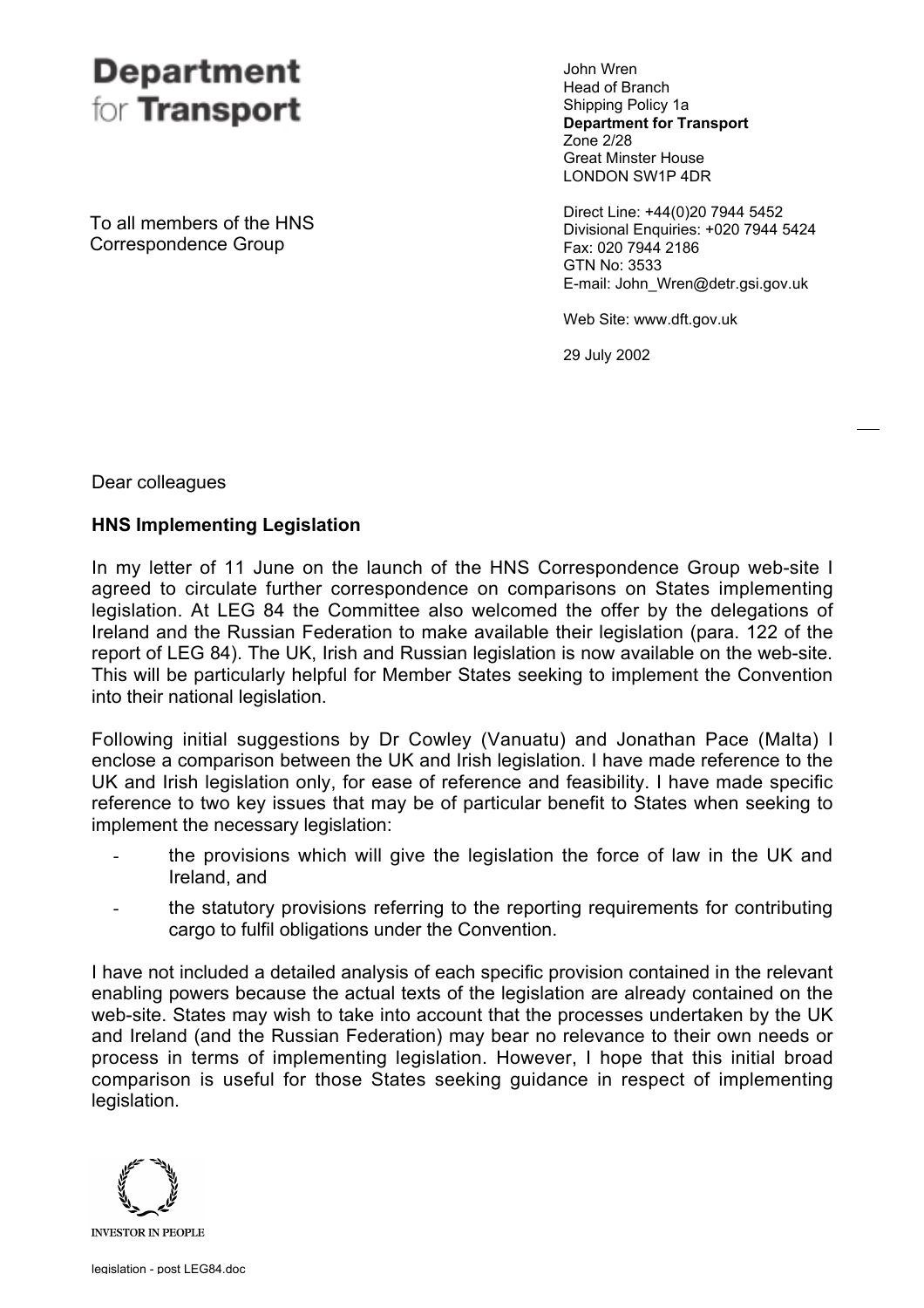Before addressing this item however, I would like to re-iterate a statement made in my letter of 11 June and encourage those States, and industry representatives, that are members of the Correspondence Group to circulate the address of the web-site (http://folk.uio.no/erikro/WWW/HNS/hns.html) to their national industry organisations, and other NGO's, who have an interest in the HNS Convention.

The work of the Correspondence Group and the information contained on the web-site will greatly facilitate understanding of the Convention; help towards implementation of the Convention and answer some of the 'perceived' difficulties and complexities regarding the provisions in, and requirements of, the regime itself. The UK has already circulated the address to a number of industry representatives for information.

# **Implementing Legislation**

During the 12-month period that the Convention was open for signature, eight states signed the Convention with the intention of becoming party to the regime.

Whilst only two States have since become a party to the Convention, the UK has passed legislation to implement the Convention, and Ireland is in the process of doing the same. In 1996 the UK Government introduced a Bill to revise existing Merchant Shipping legislation. The Act provided an ideal opportunity to seek Parliamentary approval, in principle, for the UK to ratify the Convention. The Merchant Shipping and Maritime Security Act was passed in 1997 and contains such powers.

The Irish Parliament (Dail) commenced its examination of the Sea Pollution (Hazardous and Noxious Substances) (Civil Liability and Compensation) Bill, 2000 in 2001. The Bill contains the powers to give effect to the HNS Convention, and the text of the Convention itself. This examination process is still on going.

Specifically, the enabling powers giving the force of law to the Convention in the UK and Ireland are as follows:

### *Enabling Powers*

*United Kingdom* – the text of the Convention and the enabling powers giving effect to the provisions of the Convention are contained in the Merchant Shipping and Maritime Security Act 1997. The actual text of the Convention is set out in Schedule 3 to the 1997 Act while the enabling powers, including the power to enable ratification, are contained in section 14 which added two new sections to the preceding Merchant Shipping Act 1995 (sections 182A - 182C). The Act also contains a number of other substantial legislative measures, including measures relating to maritime incidents, safety and compensation matters.

The UK has not, of course, ratified the Convention and, therefore, this legislation does not yet have the force of law in the UK. Before ratifying the Convention the UK must first seek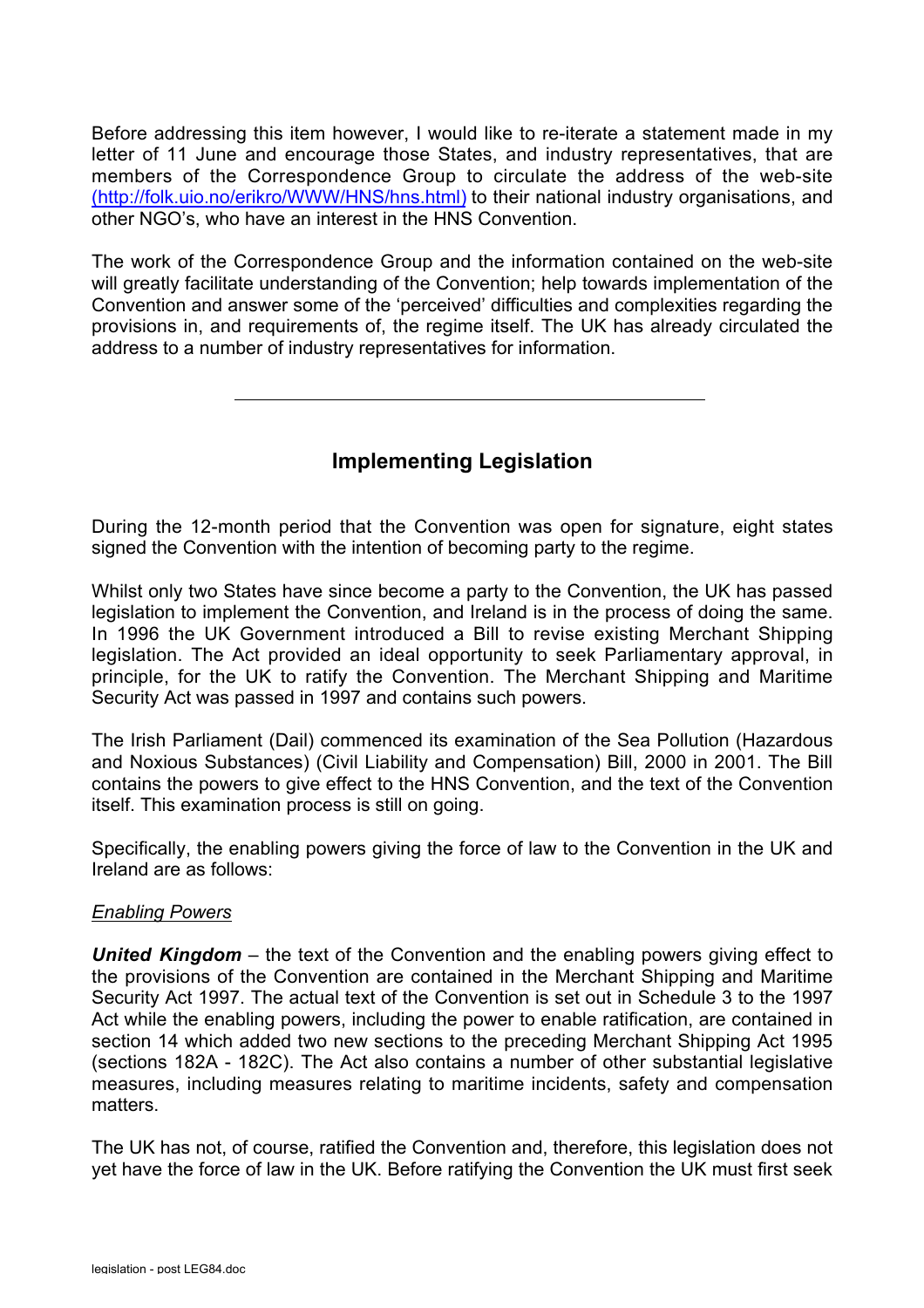positive approval to do so from both Houses of Parliament through further subordinate legislation. However, Parliament has agreed in principle that the UK should ratify, the only remaining issue is the timing. The enabling powers and the text of the Convention have been enacted but this legislative text can be described as '*dormant*' until Parliament finally approves ratification.

*Ireland* – the Sea Pollution (Hazardous and Noxious Substances) (Civil Liability and Compensation) Bill 2000 gives effect to the HNS Convention. The enabling powers are contained in the text of the Bill while the actual text of the Convention is set out in Schedule 1 thereto. The Bill also gives effect to the 1996 LLMC Protocol the text of which is set out in Schedule 2 thereto.

Ireland is also not a party to the Convention. As with the UK, the Convention shall have the force of law in the State only when an Order is placed before both Houses of Legislature (Oireachtas) seeking accession to the Convention. Essentially the legislation is awaiting approval from Parliament. When this approval is given the legislative status of the implementing legislation in respect of the Convention will be the same as is currently the case in the UK.

#### *Reporting Requirements under the Regime*

When becoming a State party to the HNS Convention and annually thereafter until the Convention enters into force for a given State, States Parties are obliged to submit information to IMO on contributing cargo's received. This will enable the Secretary General of the IMO to determine the date of the entry into force of the Convention. When the Convention enters into force States Parties will be required to inform the HNS Fund, when established, of the name and address of receivers of quantities of contributing cargo exceeding the thresholds during the preceding year together with the quantities of cargo received by each of them.

The reporting requirements themselves are not actually spelt out in the Convention. However, the Convention imposes requirements on State Parties to communicate information to the HNS Fund about those liable to pay contributions. In order to fulfil its duty the State will need to obtain information from those industry bodies. The implementation legislation itself in the UK & Ireland to provide for any such regime is as follows:

*Ireland* –The enabling powers in the Bill (section 26) allow regulations to be made (by the Minister) to require persons to submit periodic returns regarding the amounts and types of HNS. This will fulfil the requirements of the Convention and allow the State to develop a suitable national regime for reporting returns of HNS received. The submission of false or misleading material from any person to whom such regulations apply shall be guilty of an offence, the penalties for which, as stated in the enabling legislation, are:

- to a fine not exceeding IR £1, 500 on summary conviction, or
- to a fine not exceeding  $IR f10,000$ .

These amounts were determined having regard to the limits prescribed in relation to the Courts prior to the replacement of the punt as the national currency by the Euro on 1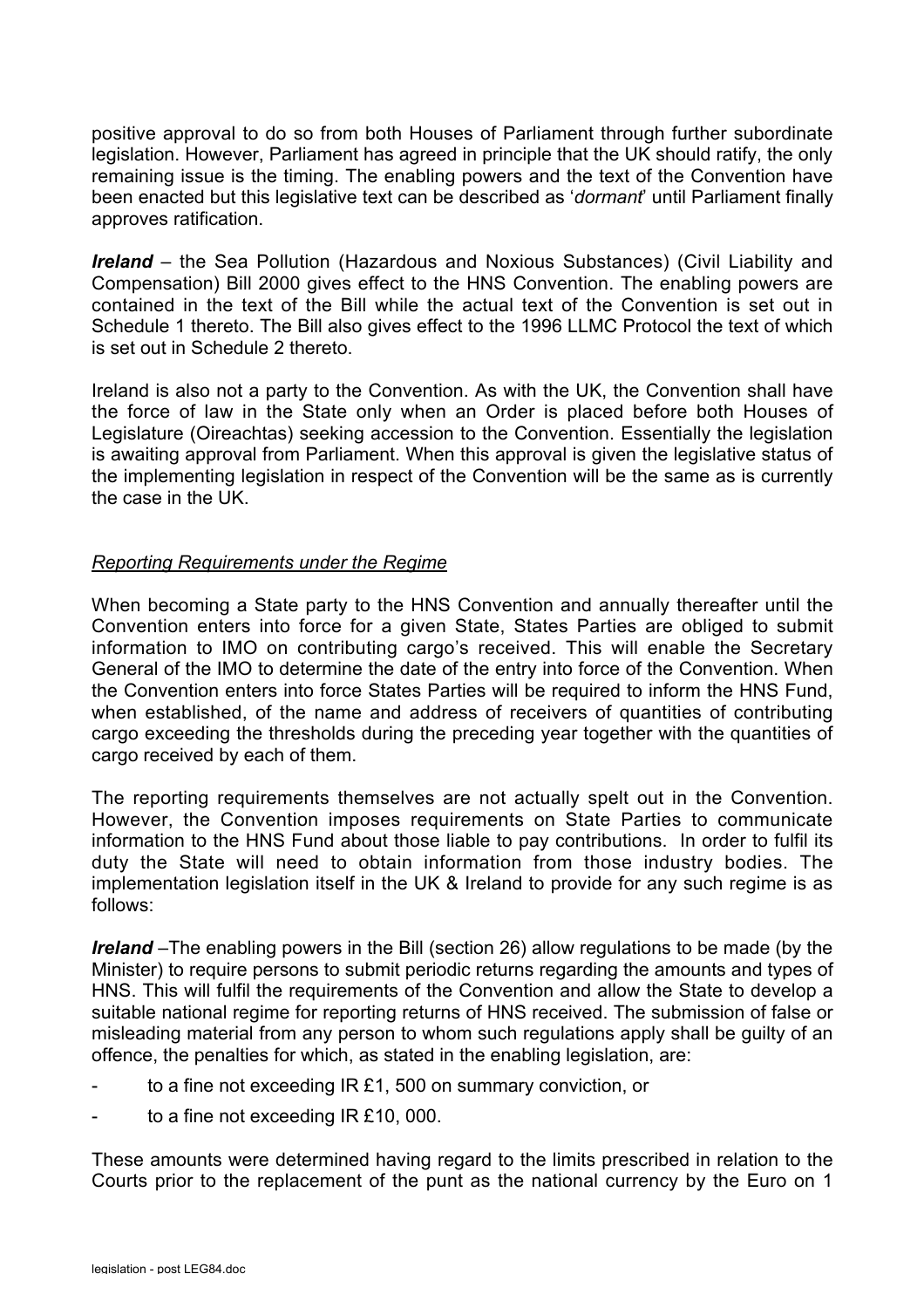January 2002. The Bill will require to be amended by the Dáil to reflect the revised arrangements.

As drafted the legislation allows the State to implement a suitable statutory national regime for reporting requirements in advance of ratification of the Convention itself, if deemed necessary. This would facilitate national industry bodies by ensuring that any concerns, or problems, with reporting contributing cargo are overcome in advance of accession, or the entry into force of the Convention - it is, of course, intended that the work of the IOPC Fund and the contributing cargo calculator will greatly help in this respect as well.

*United Kingdom* – The enabling legislation requires contributions to be paid in accordance with the Convention, **but only** following ratification of the Convention itself (section 182B (3) (a)). The UK's enabling powers do not provide for the implementation of a statutory reporting regime for contributing cargo without prior ratification. The power requiring contributions to be paid in accordance with the Convention is no more than a supplementary provision to be included in the Order to give effect to the Convention.

The penalties for an offence in relation to the reporting requirements (i.e. the submission of false or misleading material) will be covered in a separate provision that provides for the application, with appropriate modifications, of legislation already referring to marine pollution. This would allow subordinate legislation implementing the Convention to apply provisions, with such necessary modifications, already contained in UK legislation relating to marine pollution i.e. legislation relating to the International Oil Pollution Compensation Fund (IOPC Fund), such as insurance certificates etc. The penalties for an offence are not separately specifically provided for as in the Irish legislation.

#### *General*

The implementation of the reporting requirements **prior** to the entry into force of the Convention should ease the difficulties States are experiencing in identifying the receivers of HNS cargo and also the difficulties contributors may experience in determining contributing cargo. This will also allow industry contributors to become accustomed to the national reporting regime, as developed. It can be assumed that this will be similar to the regime for reporting contributions under the IOPC Fund 1992. States may wish to consider whether the development of a voluntary (non-statutory) reporting system would have the same effect prior to the implementation of the necessary national legislation, or ratification of, or accession to, the Convention.

#### *Further General Enabling Powers*

There are a number of further general powers in the enabling provisions in both the UK and Irish implementing legislation that States may wish to refer, that allow the State to take certain specific measures, including:

*UK* - provision for application to the Crown. This is a standard provision in UK legislation. The HNS Convention does not apply to warships, naval auxiliary or other ships used only on Government non-commercial service (Section 182B(3)(d));